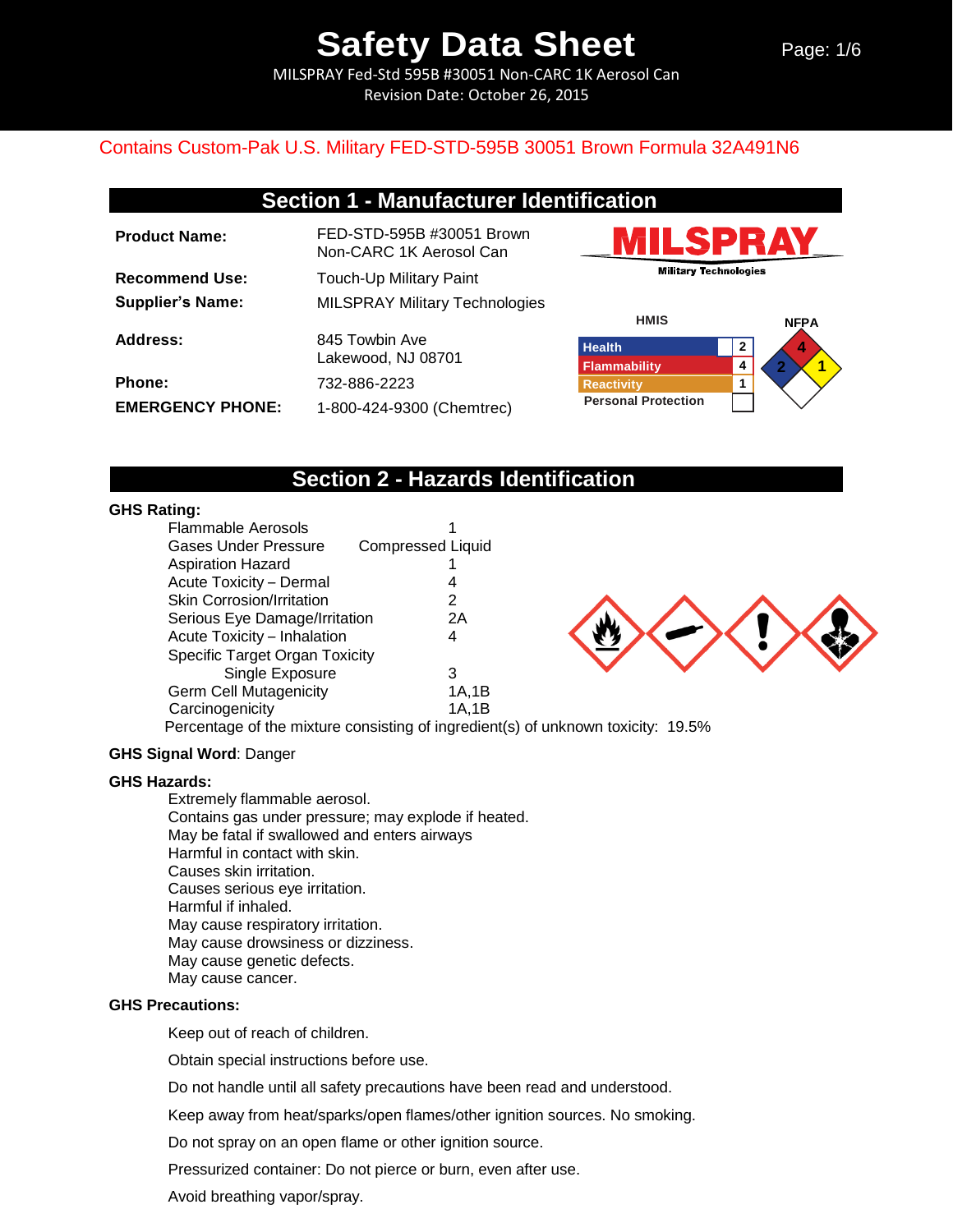MILSPRAY Fed-Std 595B #30051 Non-CARC 1K Aerosol Can Revision Date: October 26, 2015

Wash hands thoroughly after handling.

Use only outdoors or in a well-ventilated area.

Wear eye protection.

IF SWALLOWED: Immediately call a poison center/doctor.

IF ON SKIN: Wash with plenty of soap and water.

IF INHALED: Remove victim to fresh air and keep comfortable for breathing.

IF IN EYES: Rinse cautiously with water for several minutes. Remove contact lenses, if present and easy to do.

Call a POISON CENTER/doctor if you feel unwell.

Do NOT induce vomiting.

If eye irritation persists: Get medical advice/attention.

Store in a well-ventilated place. Keep container tightly closed when not in use.

Protect from sunlight. Store in a well-ventilated place.

Protect from sunlight. Do not expose to temperatures exceeding 50 degrees C/122 degrees F.

Dispose of contents/container in accordance with local/regional/national regulations.

## **Section 3 - Composition/Information on Ingredients**

| <b>Product Name</b>            | CAS#           | $%$ by<br>weight |
|--------------------------------|----------------|------------------|
| acetone                        | 67-64-1        | 35.5             |
| propane                        | 74-98-6        | 16.3             |
| xylene                         | 1330-20-7      | 8.9              |
| n-butane                       | 106-97-8       | 7.7              |
| n-butyl acetate                | 123-86-4       | 6.6              |
| *ethylbenzene                  | $100 - 41 - 4$ | 2.1              |
| PM acetate                     | 108-65-6       | 1.4              |
| *titanium dioxide              | 13463-67-7     | 0.6              |
| ethyl ester                    | 763-69-9       | 0.5              |
| ethyl acetate                  | 141-78-6       | 0.4              |
| *carbon black                  | 1333-86-4      | 0.2              |
| aliphatic petroleum naphtha    | 64742-48-9     | 0.2              |
| (BIN 14) aliphatic hydrocarbon | 8052-41-3      | 0.1              |

## **Section 4 - First Aid Measures**

**EYE CONTACT**: If in eyes: Rinse cautiously with water for several minutes. Remove contact lenses, if present and easy to do. Continue rinsing. If eye irritation persists: Get medical advice/attention.

**INHALATION:** If inhaled: Move person to fresh air and keep in comfortable position for breathing. If breathing difficulty persists: Get medical advice/attention.

**SKIN CONTACT:** If on skin: Wash with plenty of soap and water. Remove contaminated clothing and wash before reuse. If skin irritation persists: Get medical advice/attention.

**INGESTION:** If swallowed: Immediately call a poison center/doctor. Do NOT induce vomiting unless directed to do so by medical personnel.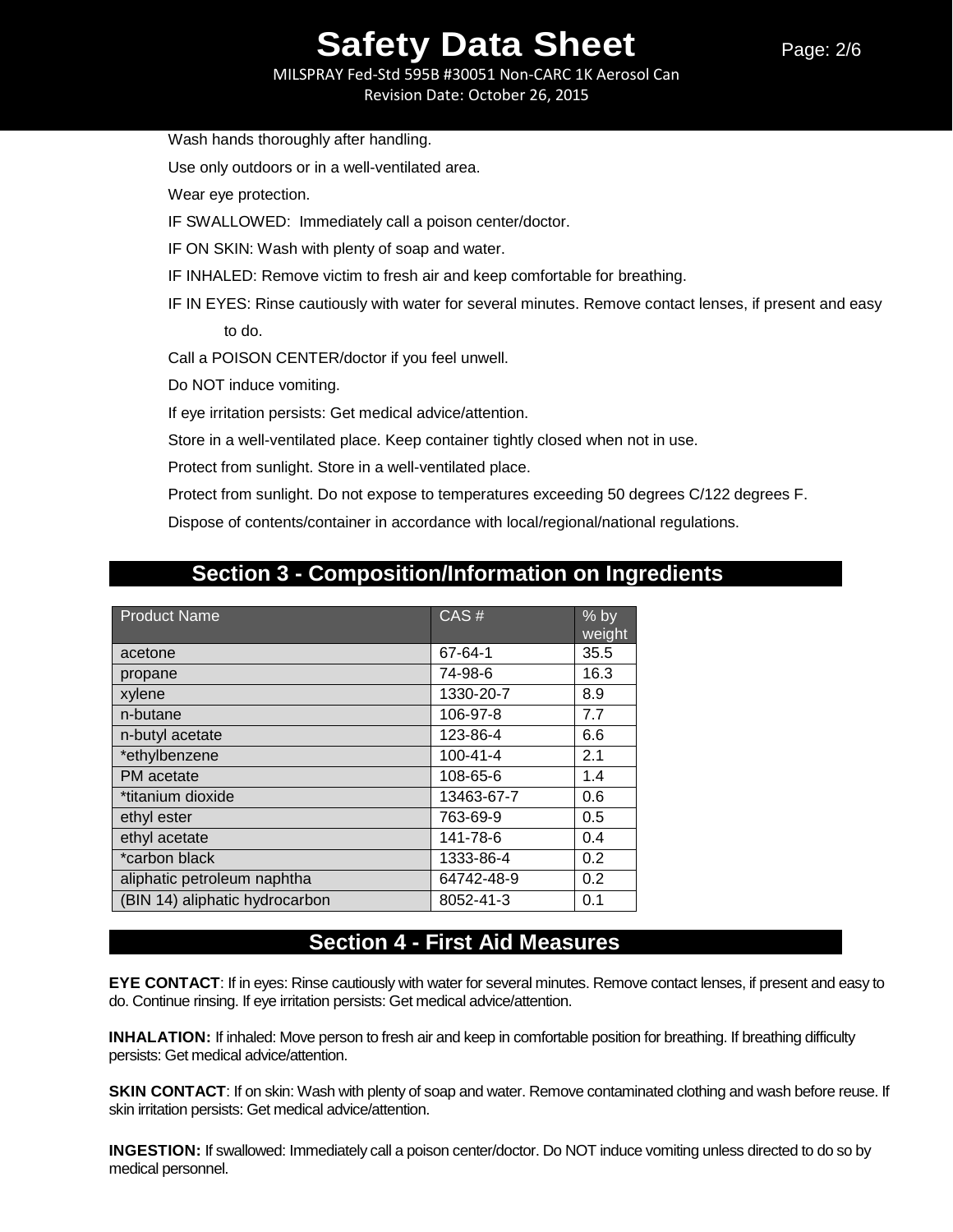MILSPRAY Fed-Std 595B #30051 Non-CARC 1K Aerosol Can Revision Date: October 26, 2015

### **MOST IMPORTANT SYMPTOMS AND EFFECTS, BOTH ACUTE AND DELAYED:**

See Section 11: Toxicological Information and effects.

### **INDICATION OF ANY IMMEDIATE MEDICAL ATTENTION AND SPECIAL TREATMENT REQUIRED**

Treat symptomatically.

## **Section 5 - Fire Fighting Measures**

**SUITABLE EXTINGUISHING MEDIA:** CO<sub>2</sub> (Carbon Dioxide), dry chemical, or water fog.

**UNSUITABLE EXTINGUISHING MEDIA:** Water spray may be unsuitable. However, if water is used, fog nozzles are preferable. Water may be used to cool closed containers to prevent pressure build-up and possible explosion when exposed to extreme heat.

**SPECIFIC HAZARDS ARISING FROM CHEMICAL:** Closed containers exposed to heat from fire may build pressure and explode. Products of combustion may include but are not limited to: oxides of carbon.

**PRODUCTS OF COMBUSTION:** Not available.

**PRODUCTS OF DECOMPOSITION:** Not available.

**FIRE FIGHTING PROCEDURES:** Not available.

**SPECIAL PROTECTIVE EQUIPMENT FOR FIRE**-**FIGHTERS:** Full protective equipment including self-contained breathing apparatus should be used.

## **Section 6 - Accidental Release Measures**

**PERSONAL PRECAUTIONS:** Use personal protection recommended in Section 8.

**ENVIRONMENTAL PRECAUTIONS:** Prevent contamination of soil/ground, waterways, drains, and sewers.

**METHODS OF CONTAINMENT:** Absorb spilled liquid in suitable material.

**EMERGENCY RESPONDERS:** Not available.

**NON-EMERGENCY PERSONNEL:** Not available.

**METHODS OF CLEAN-UP:** Use spark-proof tools to sweep or scrape up, containerize, and dispose of properly.

**OTHER INFORMATION:** Ensure adequate ventilation.

## **Section 7 - Handling and Storage**

**HANDLING**: Vapors may ignite explosively. Prevent buildup of vapors. Keep from sparks, heat, flame or other heat sources. Do not smoke. Turn off pilot lights, heaters, electric motors and other sources of ignition during use and until all vapors are gone. Do not puncture or incinerate/burn container. Keep container tightly closed while not in use.

**STORAGE:** Store in dry, well-ventilated area and in accordance with federal, state, and local regulations. Do not expose to heat or store at temperatures above 50 degrees C / 122 degrees F. If storing in cold temperatures, allow product to warm to room temperature before use. Keep container tightly closed and away from heat and sunlight when not in use.

| <b>Section 8 - Exposure Controls/Personal Protection</b> |            |                               |                      |
|----------------------------------------------------------|------------|-------------------------------|----------------------|
| <b>Product Name</b>                                      |            | OSHA PEL-TWA   ACGIH TLV-STEL | <b>ACGIH TLV-TWA</b> |
| acetone                                                  | $1000$ ppm | 750 ppm                       | 500 ppm              |
| propane                                                  | 1000 ppm   | 1800 ppm                      | 2500 ppm             |
| xylene                                                   | $100$ ppm  | $150$ ppm                     | $100$ ppm            |
| n-butane                                                 | 800 ppm    | N/E                           | 800 ppm              |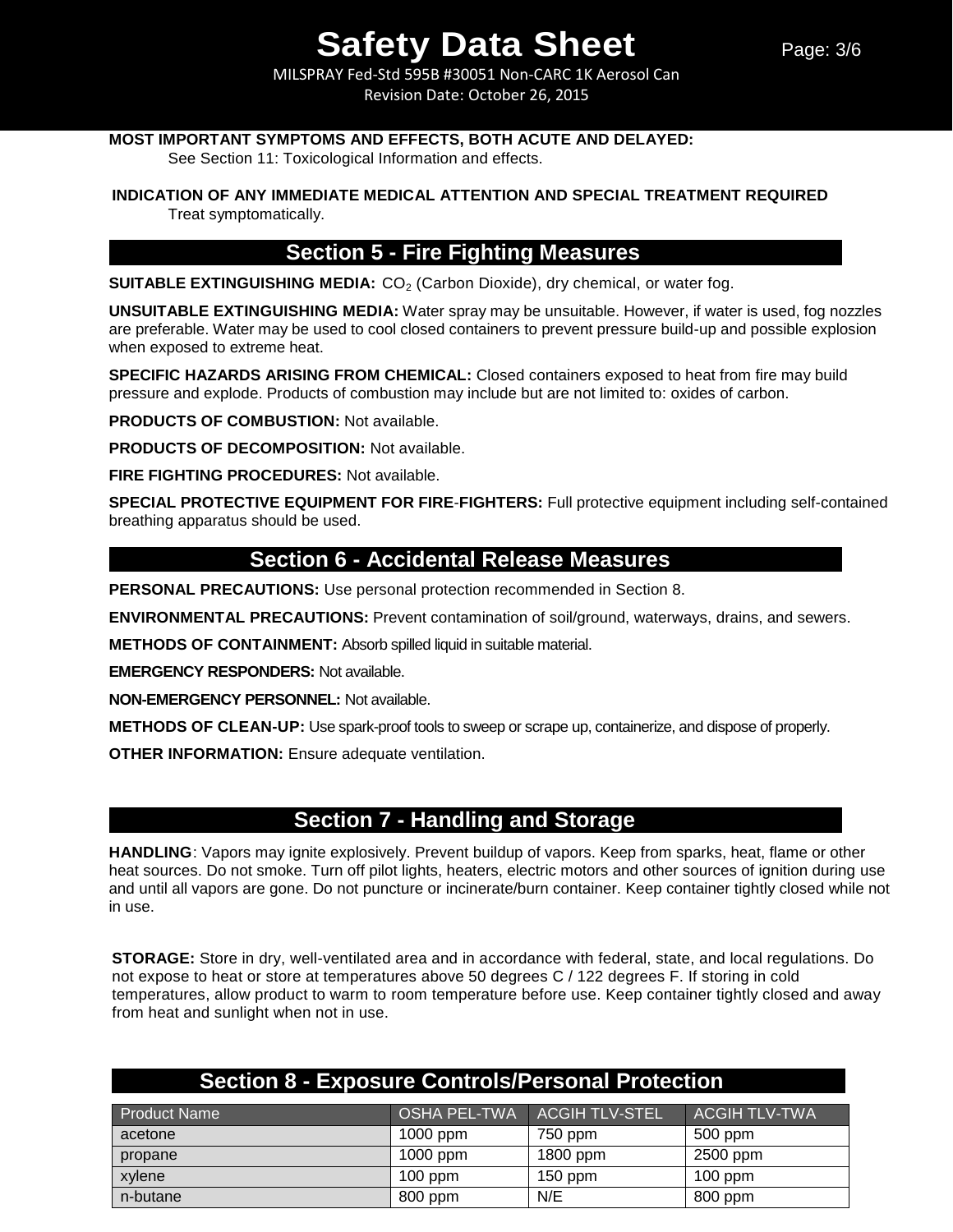MILSPRAY Fed-Std 595B #30051 Non-CARC 1K Aerosol Can Revision Date: October 26, 2015

| *ethylbenzene                  | $100$ ppm                 | $125$ ppm | $100$ ppm                 |
|--------------------------------|---------------------------|-----------|---------------------------|
| PM acetate                     | N/E                       | N/E       | N/E                       |
| n-butyl acetate                | $150$ ppm                 | 200 ppm   | 150 ppm                   |
| *titanium dioxide              | 15 mg/m3 ppm              | N/E       | 10 mg/m3 ppm              |
| ethyl ester                    | N/E                       | $100$ ppm | 50 ppm                    |
| ethyl acetate                  | 400 ppm                   | N/E       | 400 ppm                   |
| *carbon black                  | $3.5 \,\mathrm{mg/m}$ ppm | N/E       | $3.5 \,\mathrm{mg/m}$ ppm |
| aliphatic petroleum naphtha    | 500 ppm                   | N/E       | $100$ ppm                 |
| (BIN 14) aliphatic hydrocarbon | N/E                       | N/E       | N/E                       |

**ENGINEERING CONTROLS:** Provide adequate ventilation to keep air contamination below OSHA permissible exposure limits and ACGIH TLV exposure levels.

**ENVIRONMENTAL CONTROLS:** Not available.

**EYE PROTECTION**: Wear safety glasses with side shields. Have eye wash facilities immediately available.

**SKIN PROTECTION:** Wear chemical resistant gloves if contact is likely.

**RESPIRATORY PROTECTION**: Use NIOSH-approved air-purifying respirator with organic cartridge or canister if exposure cannot be controlled within applicable limits with ventilation.

**HYGIENE:** Not available.

## **Section 9 - Physical and Chemical Properties**

**PHYSICAL STATE:** Aerosol – Pressurized Liquid

**COLOR**: See product identification

**ODOR:** Solvent odor

**ODOR THRESHOLD:** Not available.

**pH:** Not available.

**MELTING POINT**: Not available.

**BOILING POINT:** Not applicable (pressurized mixture)

**FLASH POINT:** <-18 degrees C (<-0.4 degrees F), c.c.

**EVAPORATION RATE:** Faster than ether

**FLAMMABILITY:** Not available.

**UPPER/LOWER EXPLOSIVE LIMITS:** Not available.

**VAPOR PRESSURE:** Not established.

**VAPOR DENSITY:** Not established.

**RELATIVE DENSITY:** 0.784

**SOLUBILITY:** Negligible

**PARTITION COEFFICIENT:** Not available.

**AUTO-IGNITION TEMPERATURE:** Not available.

**DECOMPOSITION TEMPERATURE:** Not available.

**VOC PERCENT BY WEIGHT:** 44.21

**HAPS PERCENT BY WEIGHT:** 11.03

**MIR NUMBER (EPA AND CA):** 1.177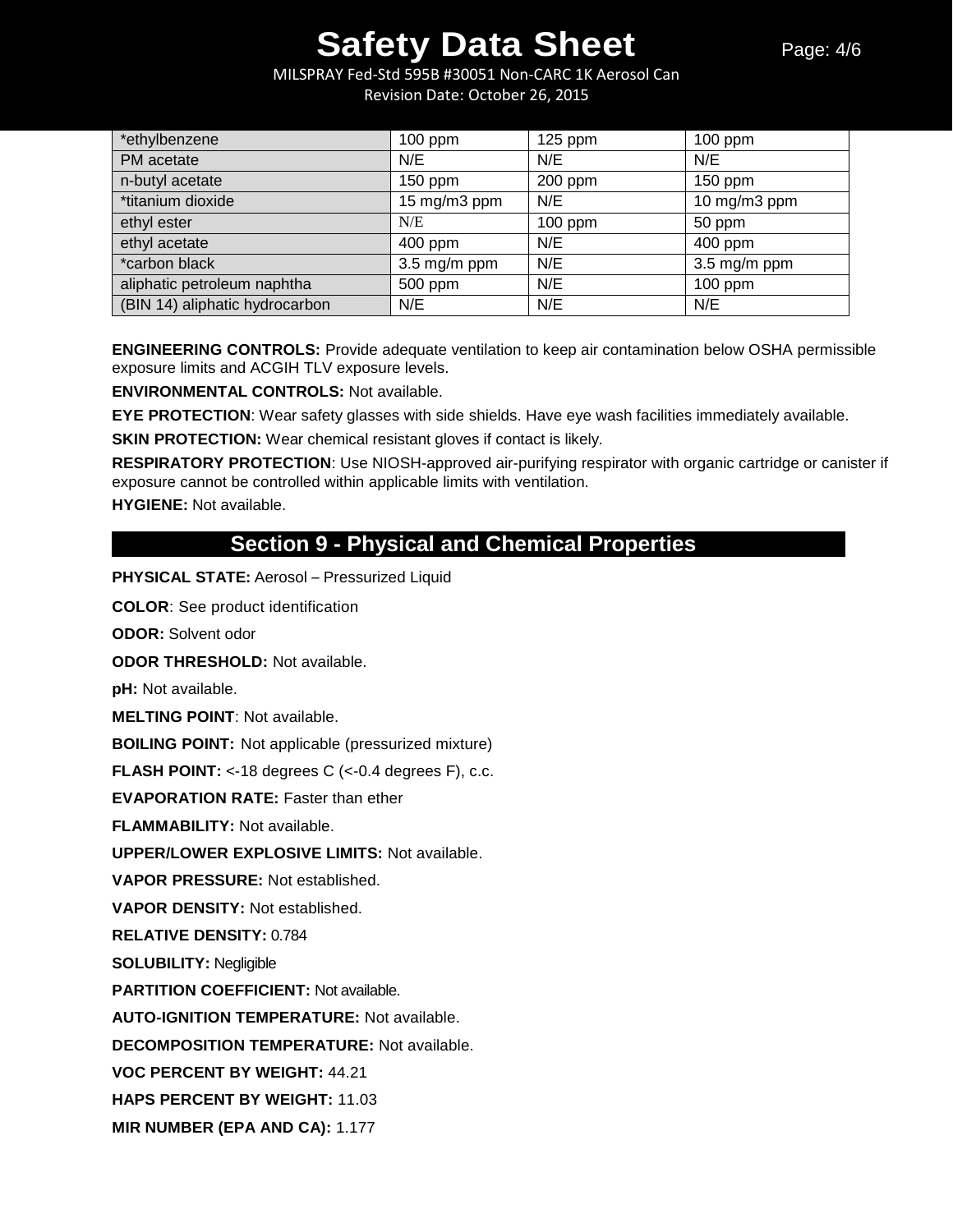MILSPRAY Fed-Std 595B #30051 Non-CARC 1K Aerosol Can Revision Date: October 26, 2015

## **Section 10 - Stability and Reactivity**

**STABILITY:** The product is stable under normal conditions.

**CONDITIONS TO AVOID:** Keep away from heat, sparks, and flames.

**INCOMPATIBLE MATERIALS:** Strong oxidizing agents.

**HAZARDOUS DECOMPOSITION PRODUCTS:** by fire - Carbon Dioxide and Carbon Monoxide

**POSSIBILITY OF HAZARDOUS REACTIONS:** Will not occur.

## **Section 11 - Toxicological Information**

**LIKELY ROUTES OF EXPOSURE:** Skin contact, Inhalation, Eye contact, Ingestion

#### **SIGNS AND SYMPTOMS OF EXPOSURE:**

**EYE:** Signs/symptoms may include significant redness, swelling, pain, tearing, cloudy appearance of the cornea, and impaired vision.

**SKIN:** Signs/symptoms may include localized redness, itching, drying and cracking of skin.

**INHALATION:** Intentional concentration and inhalation may be harmful or fatal.

**INGESTION:** Signs/symptoms may include abdominal pain, stomach upset, nausea, vomiting and diarrhea.

### **CHRONIC EFFECTS:** Not available

**TARGET ORGANS:** Central nervous system, kidneys, lungs, liver, eyes, skin, brain, respiratory tract, urinary tract, reproductive system, cardiovascular system

**CANCER INFORMATION:** Not available.

**CARCINOGENICITY:** Not available.

**DEVELOPMENTAL INFORMATION:** Not available.

#### **MIXTURE TOXICITY:**

| <b>Product Name</b>         | LD50 ORAL           | LD50 DERMAL             | LD50 INHALATION        |
|-----------------------------|---------------------|-------------------------|------------------------|
| acetone                     | N/E                 | N/E                     | N/E                    |
| propane                     | 1000                | 1800                    | N/E                    |
| xylene                      | $>3523$ mg/kg       | >4200 mg/kg             | $>20$ mg/L             |
| n-butane                    | N/E                 | N/E                     | N/E                    |
| * titanium dioxide          | N/E                 | N/E                     | N/E                    |
| * ethylbenzene              | N/E                 | N/E                     | N/E                    |
| PM acetate                  | $>5000$ mg/kg (rat) | >5000 mg/kg (rabbit)    | $>10.8$ mg/l (rat) 6hr |
| n-butyl acetate             | >10760 mg/kg (rat)  | $>14112$ mg/kg (rabbit) | $>21$ mg/l (rat) 4hr   |
| ethyl ester                 | N/E                 | N/E                     | N/E                    |
| ethyl acetate               | >4934 mg/kg         | >20000 mg/kg            | $>22.5$ mg/L           |
| Carbon black                | 8000                | N/E                     | N/E                    |
| aliphatic petroleum naphtha | N/E                 | N/E                     | N/E                    |
| (BIN 14) aliphatic          | N/E                 | N/E                     | N/E                    |
| hydrocarbon                 |                     |                         |                        |

\*may cause cancer

## **Section 12 - Ecological Information**

**ENVIRONMENTAL EFFECTS:** Not available.